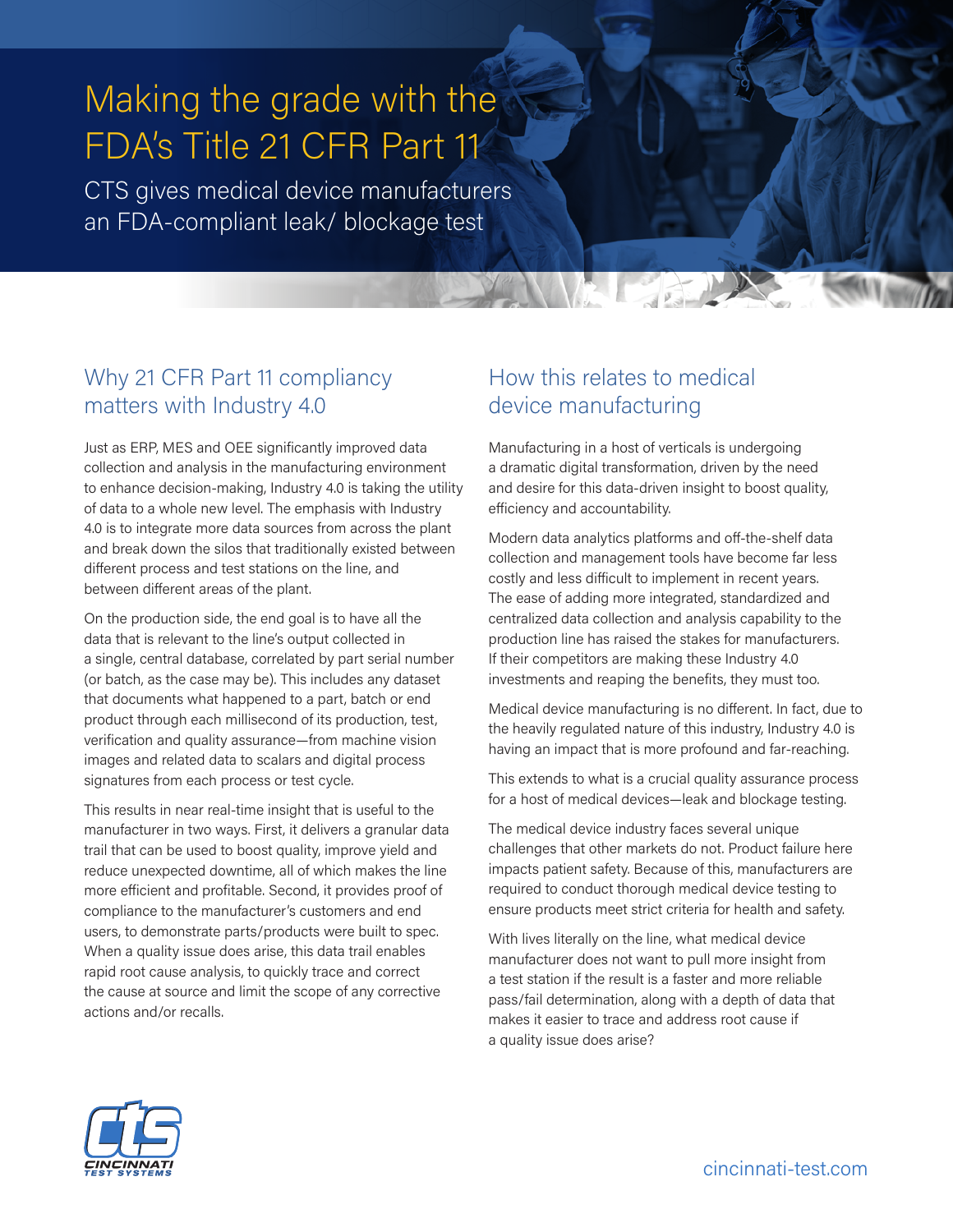#### Making the grade with the FDA's Title 21 CFR Part 11

CTS gives medical device manufacturers an FDA-compliant leak/ blockage test

### The regulatory compliance burden this creates

When a leak test instrument (or any test station) on a medical device production line evolves from delivering a simple, binary pass/fail determination to generating a deeper and more meaningful pool of data, the manufacturer faces an increased regulatory compliance burden.

The U.S. Food and Drug Administration's Title 21 CFR Part 11, as well as the European Medicine Agency's comparable Annex 11, are guidelines for storing and protecting electronic records and applying electronic signatures.

Generally speaking, these guidelines set out the conditions under which regulators consider electronic signatures and electronic records to be trustworthy, reliable and equivalent to traditional handwritten signatures on paper. They define the conditions under which a medical device manufacturer (or a supplier in the supply chain) must operate to meet these requirements if electronic records and signatures are being used in lieu of paper records and handwritten signatures. Medical device manufacturers don't have to use electronic records and digital signatures, but if they do, the requirement to be compliant with these regulations becomes mandatory.

These guidelines extend to the manufacturing, testing, packaging and distribution of medical devices, and include stringent documentation and audit requirements. While 21 CFR Part 11 and EU Annex 11 have existed for more than 20 years, the rise of data-driven manufacturing and quality control processes typical of Industry 4.0 have heightened their importance.

As leak testing instruments have evolved to collect and manage larger and larger volumes of data, how this data is secured, accessed and manipulated falls under the scope of the 21 CFR Part 11 and EU Annex 11.

# What capabilities must a leak/blockage test system have to be compliant?

Cincinnati Test Systems (CTS) has worked extensively with our customers in the medical device industry to answer this question. The results have been distilled into the current release of our **Sentinel Blackbelt Pro**, to ensure it delivers the features and functionality medical device manufacturers need to ensure their leak test is compliant with 21 CFR Part 11 and EU Annex 11.

Blackbelt Pro is CTS' next generation of multi-channel test instrumentation that provides pressure and vacuum leak, flow and ramping testing for medical device manufacturers. It can manage and execute testing of up to four parts (synchronous or asynchronous), all under the control of one Blackbelt Pro instrument.



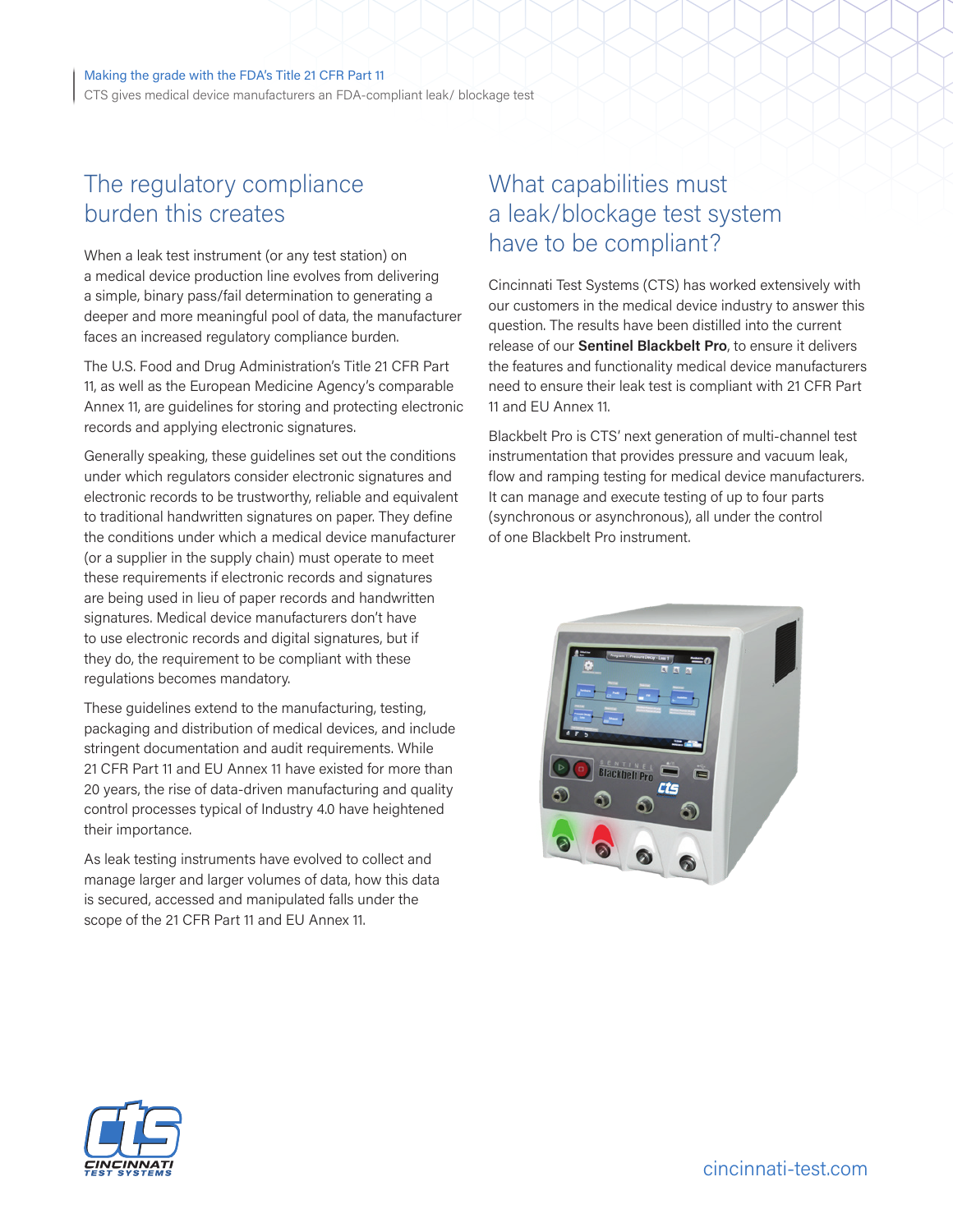CTS gives medical device manufacturers an FDA-compliant leak/ blockage test

# Blackbelt Pro features that support 21 CFR Part 11 (and EU Annex 11) compliance

### UNIQUE USER IDs

250 unique user profiles may be stored within the instrument. User authentication requires a unique password for each user. This limits access for specific functions to permitted users only. The administrator can also create unique user roles with security parameters defined for each user.

In addition, Blackbelt Pro helps to enforce good password hygiene and strong policies to prevent a compliance breach.

This corresponds to the 21 CFR Part 11 requirements for an electronic signature that has two distinct identification components—an identification code and password:

*"…electronic signatures to be unique to one individual" by "employing at least two distinct identification components such as an identification code and password" and "maintaining the uniqueness of each combined identification code and password, such that no two individuals have the same combination of identification code and password."* 

And that the system can ensure only authorized access, as stated in 21 CFR Part 11:

*"Use authority checks to ensure that only authorized individuals can use the system, electronically sign a record, access the operation or computer system input or output device, alter a record, or perform the operation at hand."* 

### AUDIT / ACTIVITY LOG

A non-editable Audit Log that is independent of any authorized user and time-stamped is available. This outlines events (logins/executions/edits time and date stamped) performed by all users. Log entries are stored in onboard memory while the system stores all the activity with a built-in autosave function.

This meets the 21 CFR Part 11 requirement for userindependent, time-stamped audit trails.

The administrator can ensure access to the Audit Log is restricted. The data can also be exported to a USB flash drive for review.

#### INSTRUMENT EDIT COMMENTS

This may be invoked to force users to enter reasons and comments when any changes are made to the instrument. This delivers an added degree of transparency with additional documentation to ensure all user actions are above board and defensible.

### PDF REPORT GENERATION

All reports, such as Test Result Data, Program Configuration, Instrument Setup, Audit/Activity Log, may be exported as a non-editable PDF. This ensures data security, while at the same time, making that data accessible and usable across the organization.

### DATA RETENTION AND SECURITY

All data is retained for easy retrieval and examination for as long as required under 21 CFR Part 11 guidelines. If storage capacity in the leak test instrument is reached, it can be securely exported via text or PDF.

In addition, other than exportation (subject to their individually defined roles), users have no direct access to the data (ability to modify) stored within the leak test instrument.